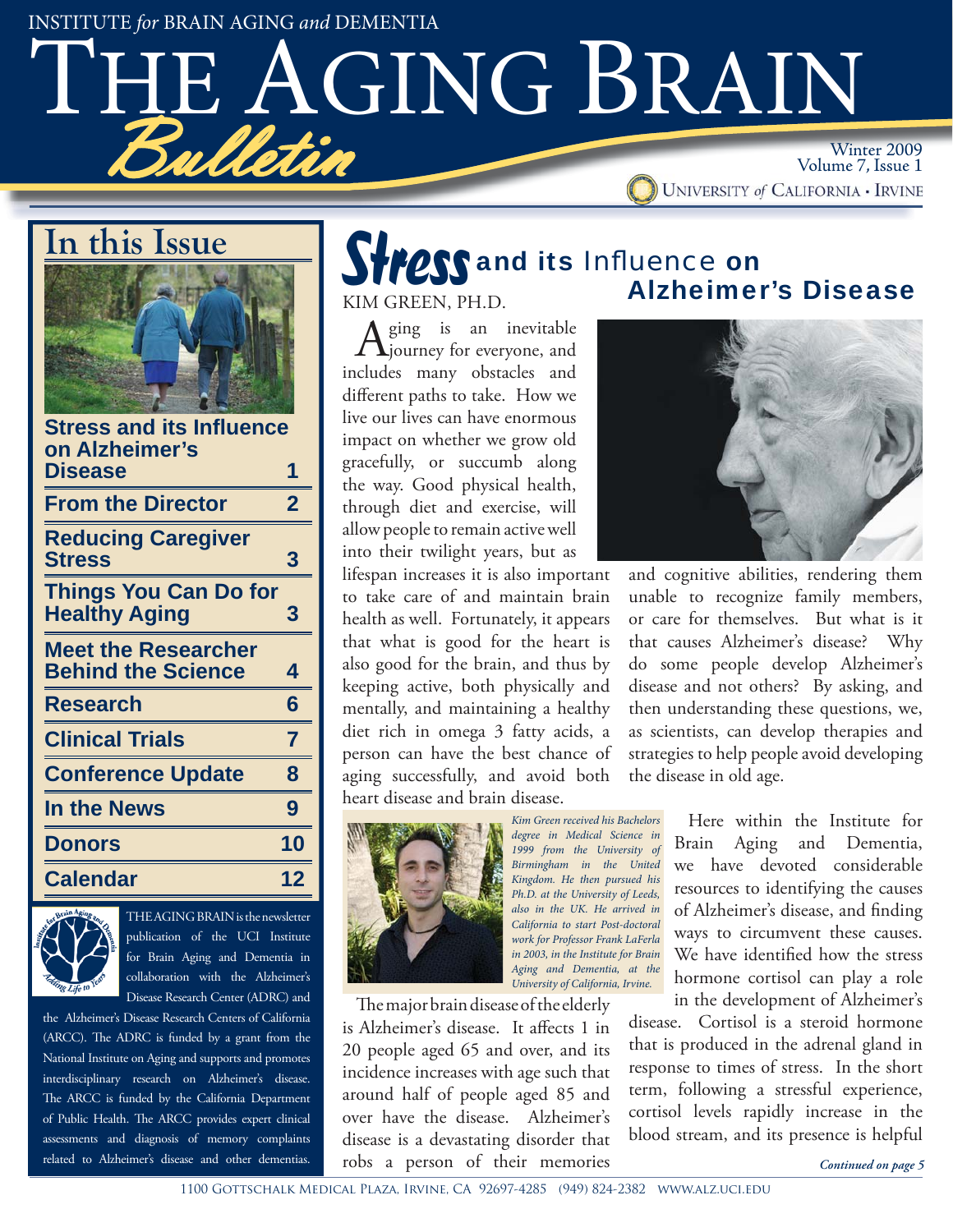### **From the Director...** *Frank LaFerla, Ph.D.*



Since its inception<br>
over a decade ago,<br>
the Institute for<br>
Brain Aging and Dementia lince its inception over a decade ago,  $\int$  the Institute for has been led by Dr. Carl Cotman, who began his career at UC Irvine in 1968. His landmark studies have advanced the understanding of

Alzheimer's disease, and brought distinction to the campus. It was his vision and commitment that built the Institute and led to many successes, including prestigious designations by the National Institutes of Health as one of only 29 Alzheimer's Disease Research Centers (ADRCs) across the country and one of 10 Alzheimer's Research Centers of California (ARCC) funded by the California Department of Public Health.

It may not be obvious to many members of the local community, but these designations enable the Institute to support an active dementia clinic that maintains approximately 2,500 patient records and allows our clinical program to evaluate more than 400 patients/ subjects per year for memory assessments and research studies. In addition, the Institute conducts a number of clinical trials to evaluate potential new treatments for Alzheimer's disease.

### *...the Institute seeks to bridge or "translate" scientific-based discoveries and introduce them in meaningful ways into the clinical program.*

It's our strong interaction with the local community through our clinical program and community outreach educational efforts that distinguishes the Institute for Brain Aging and Dementia from many other campus research units that focus exclusively on basic research. Besides maintaining an active research focus into understanding the causes of Alzheimer's disease and the factors affecting its progression, the Institute seeks to bridge or "translate" scientific-based discoveries and introduce them in meaningful ways into the clinical program.

Becoming the Director is an exciting personal challenge, particularly when one considers the outstanding and renowned faculty that comprise the Institute and the dedicated and exceptional staff that allow us to run so smoothly. Change provides an opportunity for new growth and paths. In partnership with the local community, the Institute will achieve new horizons. Because defeating Alzheimer's disease is going to require a partnership between researchers and the community, I invite you to visit our website at www.alz.uci.edu for more information and opportunities to help and participate. Alternatively, you may also call (949) 824-8135 for further information. I look forward to working with you as we do battle against this insidious disorder.

### *In partnership with the local community, the Institute will achieve new horizons.*

In my short time as Director, some exciting new developments have occurred. First, I am happy to announce that Ms. Linda Scheck, former executive director of the Orange County Alzheimer's Association, has accepted the position of Director of Community Relations for the Institute. We are excited to have Linda on our team, as she brings tremendous expertise and a warm personal touch to this position. Second, the Institute will partner with the Center for the Neurobiology of Learning and Memory to co-sponsor the Distinguished Lectures Series held at the Barclay Theater. This event is open to the public and admission is free.

Another change pertains to this newsletter itself, which has a new name and look, and will feature some new columns (including this one From the Director) and more frequent printings. I hope you enjoy! Lastly, we have completely redesigned our website to give it a new look and feel, visit us online at www.alz.uci.edu. Please visit it often as we plan to update it regularly. We have many exciting new plans in development and look forward to announcing them publicly over the next few months. Please stay tuned.

Iranh

Frank LaFerla, Ph.D. **Director** 

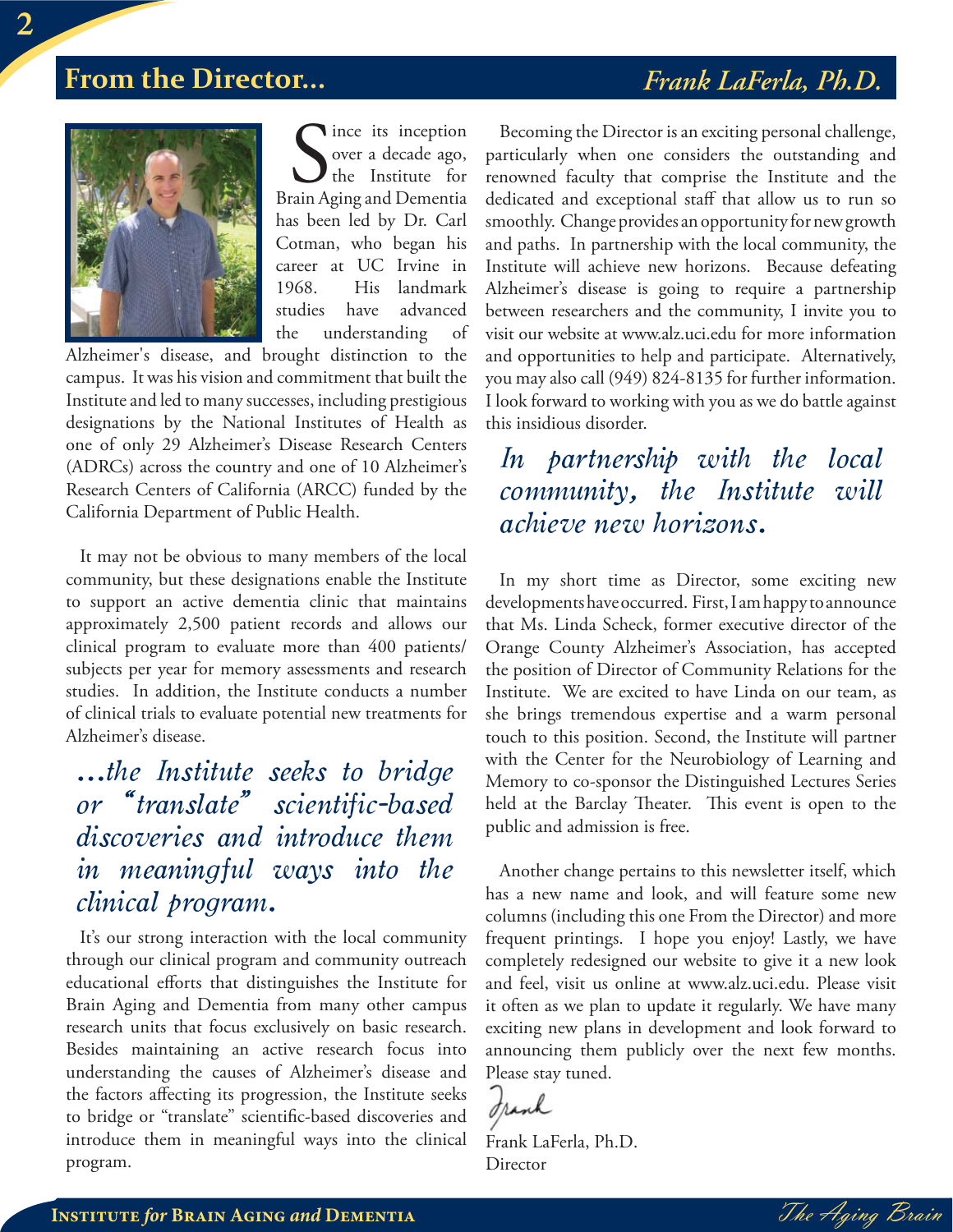## **TIPS:** *Reducing* **Caregiving Stress**

#### *By: Karen L. Twichell, Author/Speaker/Caregiver www.caregiversjourney.com*

We have families and jobs and commitments of all kinds. Suddenly we are thrown into the role of family caregiver and we try to take it on as simply an added task. But the task gets more demanding and we get more stressed as a result. Recognizing caregiver stress is the first step in managing it. Caregiver stress can have a negative effect on our health. Here are a few signs to watch for:

- 
- Depression
- Irritability
- Sleeplessness
- Fatigue
- Frequent headaches, colds or flu

We tend to put ourselves last on the list for everything. We must recognize that by taking a little time to care for ourselves we will be healthier and happier caregivers. We often get sick because we put off our own health care. *"Memory is the diary that we carry about with us." - Oscar Wilde*

We may skip our annual mammogram or PSA test. We may decide our teeth don't need to be cleaned this year. These decisions can result in much larger issues later on. Promise yourself that you will consider these ways to reduce your stress level:

- Schedule your annual physical exam
- Eat well don't use caregiving as an excuse for too much fast food
- Exercise find something fun to do at least three times a week
- Do something for yourself a massage or a movie
- Join a support group

Take care of yourself so that you can continue to take care of your loved ones.



*By: Susan Randhawa, M.S.W. By: Susan Randhawa,* **Th ings YOU Can Do for Healthy Aging** 

Here are a few reminders of some proven and promising

ways to help maintain cognitive health.

*Diet* – Healthy food builds healthy bodies. Suggestions: Reduce consumption of highly processed foods, foods high in sugar and saturated fats. Read labels and avoid foods with greater than 10% saturated fat content. Increase your intake of whole grains, fresh fruits and green leafy vegetables. If you are a meat eater, choose lean cuts and remove the fat filled skin from chicken/turkey (poultry skin contains up to 30% fat).

*Exercise* – Choose an activity that you enjoy so it will be easier to exercise regularly. Suggestions: Consider stretching, brisk walking, swimming, dancing, or strength training. Exercise is recommended at least 3 times a week for 15-30 minutes duration. If you are a technology wiz, you may enjoy the Wii Sports System™ that links to your TV and provides games and sports activities that you can play in the comfort of your own home! Challenge the system to a round of baseball, golf, bowling, tennis, boxing and more. You use the system remote to mimic the physical motion, and you can work at your own pace!

*Mental Stimulation* – My cousin's dentist once said, (after my cousin admitted she had not been flossing), "Well, if you don't want to floss all your teeth, just floss the ones you want to keep." The good news is that maintaining one's brain is more fun than flossing!! Suggestions: Get together with friends or family and enjoy a game of Scrabble™, or UPWORDS™, or Bridge, or Balderdash™! If you are not the social butterfly type, do not despair;

cozying up with a good book or crossword puzzle appears to bring equally beneficial results.

*Here's to your health!*

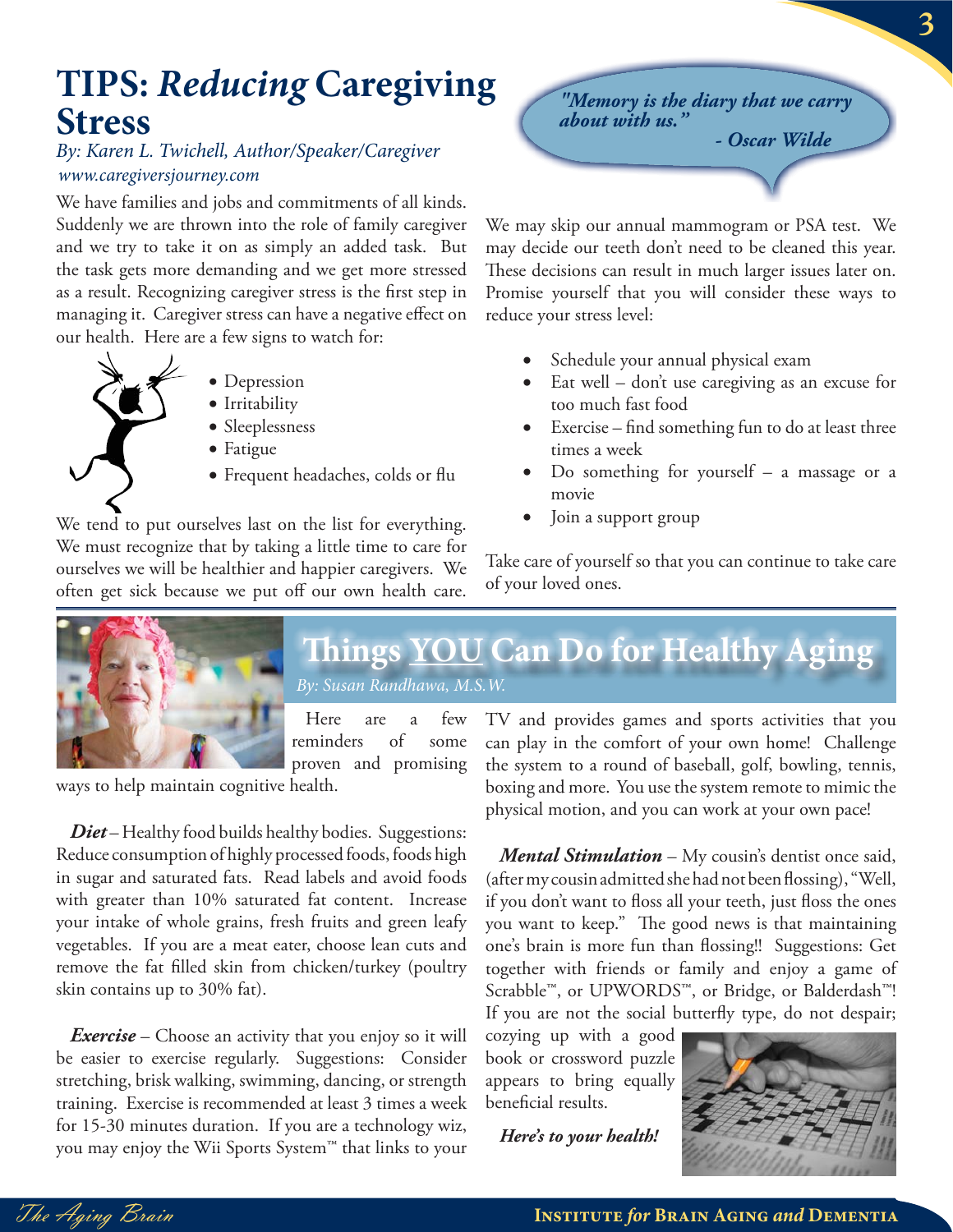### **Meet the Researcher Behind the Science**

### **JORGE BUSCIGLIO, PH.D**



*Jorge Busciglio, Ph.D. studies Down's Syndrome and Alzheimer's Disease*

One of the Institute's faculty members, Dr. Jorge Busciglio received his Ph.D from the National University of Cordoba, Argentina. He came to UCI in 2003 and is an Associate Professor of Neurobiology and Behavior, in the School

of Biological Sciences. Dr. Busciglio's interests are in Alzheimer's disease, Down syndrome, neurodegeneration, axonal transport, oxidative stress, mitochondrial dysfunction. The focus of his research is to understand the molecular bases of neuronal dysfunction and death in Down syndrome and Alzheimer's disease. His three primary areas of focus are:

*Molecular mechanisms underlying Down Syndrome pathology -* Dr. Busciglio's lab is interested in exploring the impact of Down Syndrome on mitochondrial function as a mechanistic framework to understand the tremendous vulnerability of Down Syndrome subjects to develop selective neuronal degeneration and Alzheimer's Disease as they become adults.

*Cell and molecular pathways involved in amyloid ß (Aß) neurotoxicity*-Thelabcontinuestoworkonacomprehensive analysis of the molecular mechanisms of oligomeric targeting. The results demonstrate that synaptic activity regulates the formation and accumulation of soluble Aß oligomers at synaptic sites in both rat organotypic slices and human primary neurons, and the first to establish the existence of heterogenous oligomeric structures associated with synapses in Alzheimer's Disease brains using a variety of conformation-specific antibodies.

*The role of axonal transport deficits in Alzheimer's Disease -* Neurons are highly polarized cells, which depend on transport mechanisms for proper function. There is an emerging consensus that deficits in axonal transport play major roles in several neurodegenerative diseases including Huntington's disease, ALS and Alzheimer's Disease.

Dr. Busciglio was named the 2004-2005 National Academies Education Fellow in the Life Sciences, and was awarded the Teaching Excellence Award from the School of Biological Sciences in 2005.

### **Meet the Director** *of* **Community Relations**

### **LINDA SCHECK**

Ever since my father-in-law was diagnosed with Alzheimer's disease in the early 1980's, my family and I have grappled with the wide variety of stresses that a diagnosis of dementia brings.



As the daughter-in-law, I was asked to play many roles. I was

part of the family facing the losses and confusion many encounter when Alzheimer's disease strikes a loved one. I became a helpful, but often bewildered caregiver and the manager of the family decision making. Even after he passed away, I continued to support my mother-in-law as she faced the complexity of her losses. As a wife and mother, I helped my husband and our young children ponder the impact of dementia in our family. It has never really ever left us.

Then in 1987, there was an opportunity to join the Alzheimer's Association of Orange County, where I remained for nearly sixteen years, the later half as the Executive Director. We provided excellent support and education to families and patients facing dementia.

It is a privilege, now, to be able to join the Institute for Brain Aging and Dementia as Community Relations Director. I look forward to sharing with this community the unique and exciting research that is taking place here. A team of remarkable people dedicate their extraordinary knowledge, training and curiosity to discovering and understanding the factors that affect the progression of Alzheimer's disease. The Institute is one of the few translational research units seeking to bridge sciencebased discoveries in the lab with a strong clinical program that touches families and caregivers.

I look forward to meeting you. Please feel free to contact me at 949-824-3251 or at lscheck@uci.edu.

*Our vision for the Institute for Brain Aging and Dementia is to develop approaches for lessening the impact of memory related disorders. Tackling these complex issues requires a multi*disciplinary approach, which is reflected in the diversity of our *faculty, who have primary appointments in the School of Biological Sciences, Computing Sciences, Engineering, Medicine, Nursing Sciences, and Social Sciences.* 

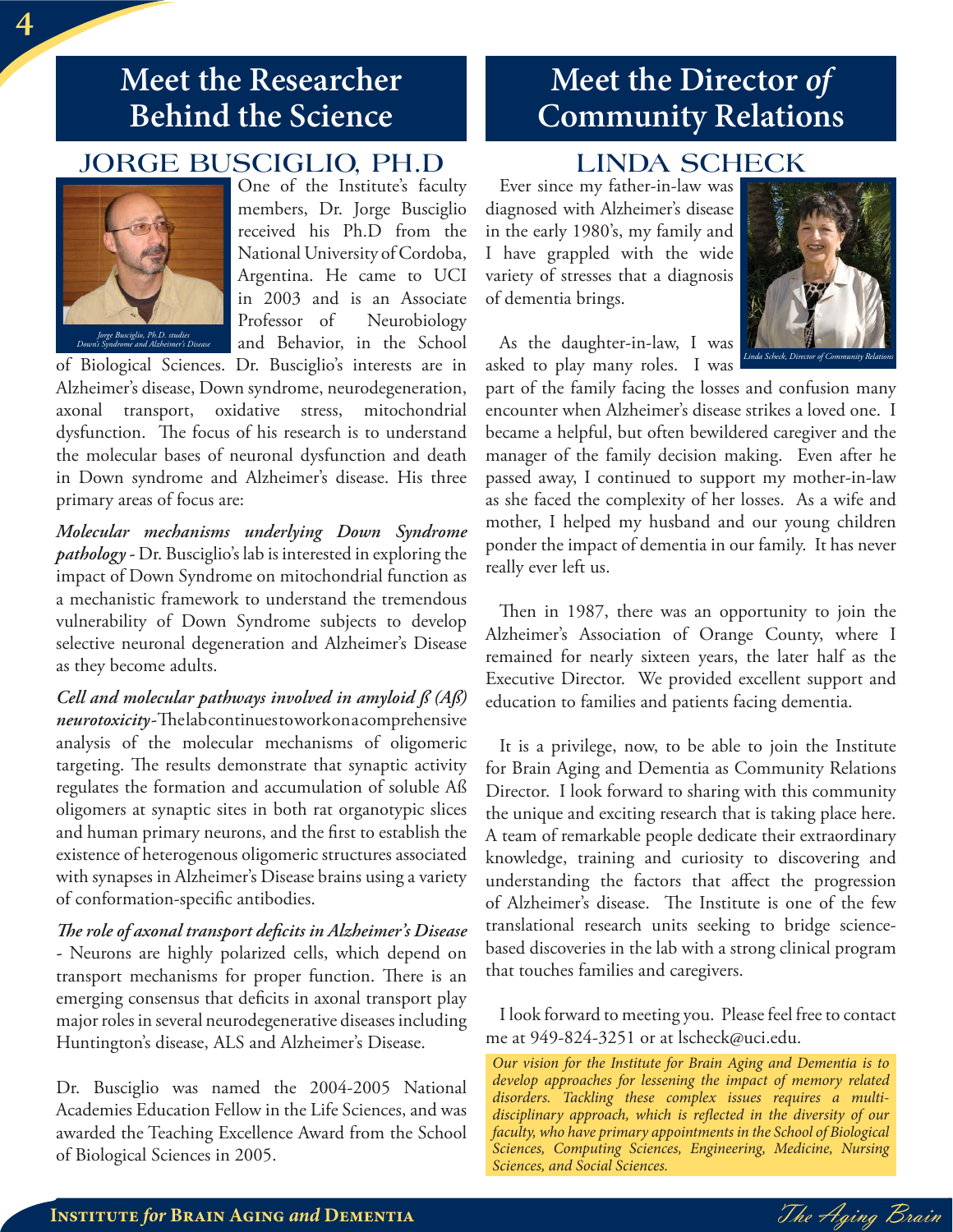#### *Continued from page 1 - Stress and its Infl uence on Alzheimer's Disease*

– improving short-term memory formation and adapting the body's physiology to deal with the situation effectively. However, long-term stress leads to prolonged elevated levels of cortisol within the blood stream, which can have serious deleterious effects.

It was found, over twenty years ago, that patients with Alzheimer's disease had elevated levels of cortisol in their blood streams, compared to healthy patients. This elevation correlated with the degree of memory impairments that the patients had and appeared early on in the disease progression. We were interested in whether or not these early increases in circulating cortisol could be contributing to the development of Alzheimer's disease, by leading to the pathologies that are found in the AD brain. It is the accumulation of sticky proteins in the brain, leading to a loss of neuronal function, which underlies the dementia and memory loss seen in Alzheimer's disease.

Typically two sticky proteins are present in the Alzheimer's disease brain – the first is the amyloidbeta peptide (Aß), which stick together inbetween neurons and form the extracellular plaques. The second sticky protein is known as tau, which becomes modified in the Alzheimer's disease brain causing it to stick together inside neurons and disrupt normal neuronal function. The net result of these sticky proteins is a cascade of events leading to widespread synaptic



and neuronal loss in the brain, which causes the dementia and memory loss.

We showed that cells treated with cortisol produced dramatically larger amounts of this Aß peptide – which can accumulate to form the Aß plaques. In order to test whether increased cortisol could have a similar effect in

animals and by extension people we turned to a genetically altered mouse, which had been engineered to develop Alzheimer's disease pathology in its brain as it aged. We took young animals, before they were old enough to have Alzheimer's disease pathology, and we injected them with a rodent equivalent of cortisol every day for 1 week. After just a single week we looked inside the brains of these animals and found that levels of both Aß peptide and tau protein were tremendously elevated. This showed us that increases in circulating cortisol in humans is able to increase the pathology present in the brain – and thus could make people develop Alzheimer's disease faster.

So how can we use these findings to help people reduce their risk of developing Alzheimer's disease in old age? Firstly, cortisol levels are increased by stress – a study has also shown that people with stressful lives are around 2-3 times more likely to develop Alzheimer's disease than others. So avoiding stress is paramount. In addition, these results can be used by scientists to develop drugs to block either the production of cortisol, or to prevent its effects once it is produced. This could lead to a slowing of the disease if it proves successful.

Stress reduction, combined with a healthy lifestyle and diet will help people age successfully and avoid disease.



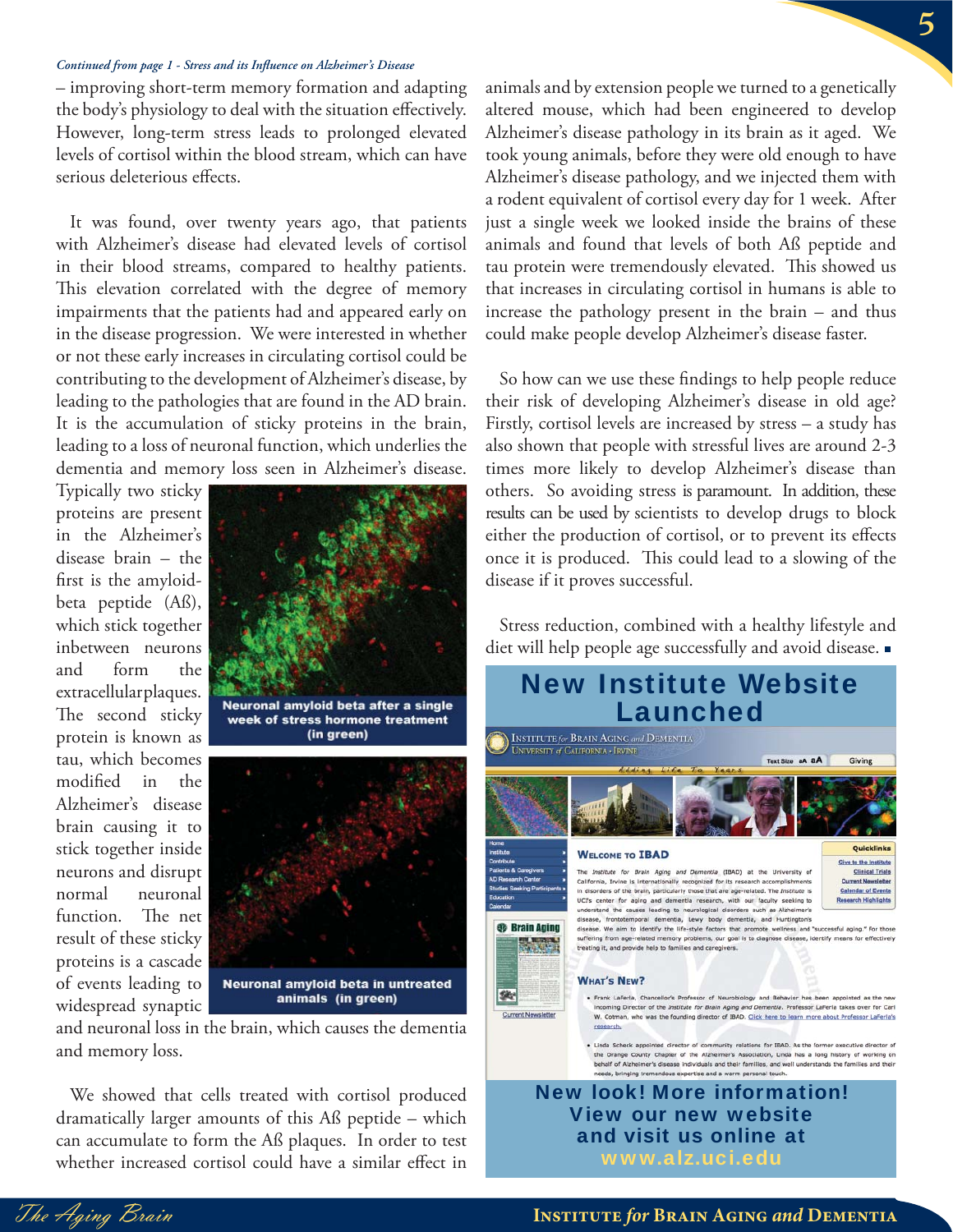# **RESEARCH** *Help Us Find the Answers...*

Research studies can be meaningful and valuable in the understanding of diseases from prevention to treatment. For more information, please call the study coordinators listed.

#### **Cognitive Neuroscience of Aging Research: EEG and fMRI Studies**

Volunteers are needed for studies that investigate brain activity and memory. In this project, you will have your brain activity monitored either through the recording of electrical activity (EEG) or through an imaging method called functional magnetic resonance imaging (fMRI) while performing simple tasks. Studies involve either one or two visits to the laboratory, each taking between 1- 2½ hours. You will be reimbursed for travel expenses and receive compensation for your participation.

In order to take part you must be:

- Be between 63-77 or 85-99 years of age
- Be right-handed
- Be a fluent English speaker
- Be in good general health

If you would like to take part, or receive further information about the study, please phone or email us at Phone: 949-824-8861 or eMail: fnim@uci.edu

#### **fMRI Study Measuring Brain Structure and Memory Performance in Normal Older Adults and MCI**

In our lab, we are studying the relationship between changes in brain structures as they relate to memory performance. One way that we can look at changes in these brain structures is to observe changes in memory that occur in normal aging as well as those changes associated with disorders of aging, such as mild cognitive impairment and Alzheimer's disease. We use fMRI (functional magnetic resonance imaging) to observe changes in activity in the brain while individuals perform memory tasks. By comparing the changes in activity to memory performance, we can observe which areas of the brain are involved in different kinds of memory operations.

- Who: Successful aging program participants Mild cognitive impairment diagnosis Questionable cognitive impairment
- Time: 2 visits, each 1-2 hours each
- Risk: Minimal, but we will conduct a thorough screening for MRI compatibility

Compensation for the first session is \$15 per hour. Compensation for the second session is \$25 per hour. Both sessions are located on the UCI main campus. If you are interested in participating or have any questions, please call the Stark Lab at (949) 824-4230 and ask for Shauna Stark.

### **Orange County Aging Project**

Are you a healthy adult over the age of 75? Volunteers are needed for a study on gene patterns and thinking in older adults. In this project, you will have your thinking and memory tested and some of your blood will be drawn.

Studies will involve 3-5 visits over the period of several years, with each taking between 1 and 2 hours. You will be given a free breakfast each visit.

In order to take part you must be:

- over 75 years of age
- a fluent English speaker
- in good general health
- currently living in the Irvine/Orange County area
- not currently taking medication for your memory

If you would like to participate, or receive further information about the study, please phone or email Dr. Dan Berlau at: 949-824-9124 or aging@uci.edu

#### **Research Study: Evaluating Emotional Memory**

Researchers at UC Irvine are trying to better understand how memory works in older adults with dementia. The study will focus on emotional memories and why some individuals can recall events better than others.

Study qualifications:

- $\cdot$  are age  $60+$
- are English-speaking
- community-dwelling
- have a confirmed diagnosis of Alzheimer's disease or related dementia
- have an informant willing to participate in the study

What is involved: The study will take place one time in your home for about 1.5 hours. The research consists of answering questions and completing memory activities. Those who participate will be compensated with \$30. For more information or to sign up call: Maureen Barnett at (714) 456-8697.

#### **Research Study: Older Adult Relationships and Safety Survey**

The UCI Program in Geriatrics is conducting a study that will develop a new survey to help understand how older Americans are treated by those they hold in a position of trust. The study will be conducted as a home visit, and will consist of an interview and a questionnaire. If you participate, you will be paid \$30.00. The specific criteria used to determine eligibility are:

- At least age 65 or older
- Older adults with memory problems are especially welcome to participate with a family member if needed
- English-speaking non-Hispanic Whites
- English or Spanish-speaking Mexicans or Mexican Americans
- Live in a community, rather than in an institution

If you think you may be interested in becoming a participant in this study, please contact a research assistant: Maria Corona at 714-456-8195.

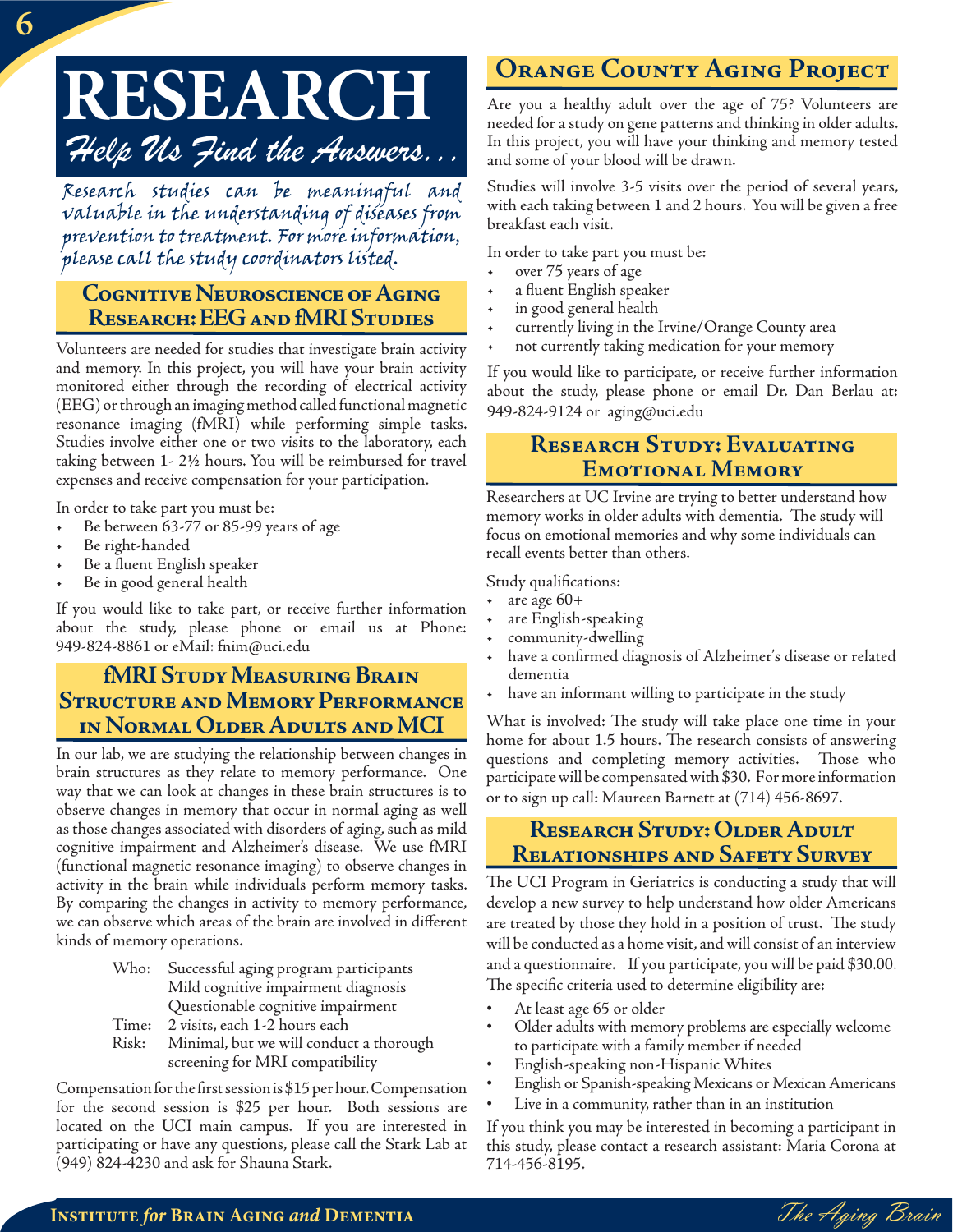

### **STUDIES SEEKING PARTICIPANTS**

FOR MORE INFORMATION, PLEASE CONTACT US AT (949) 824-5733 OR VISIT OUR WEBSITE AT: **www.alz.uci.edu/studies/clinicaltrials.html**

#### **RAGE Inhibitor (RI)** *Clinical Trial*

A randomized, placebo-controlled, 21-month study with 18 months of study medication.

**RAGE** is known to be involved in amyloid plaque formation, and studies have suggested that it is intimately involved in the pathogenesis of AD.

This study is recruiting participants who:

-Have a diagnosis of probable AD

-Are 50 years of age or older

-Have a study partner – friend or relative who can accompany the participant to all clinic visits and answer questions about him/her

-There are 11 total visits to the UC Irvine campus. Visits are every 2-6 weeks

#### **Nicotinamide (NA)** *Clinical Trial*

A double-blind, placebo-controlled 7-month study to find out more about Nicotinamide and its effects on Alzheimer's disease progression.

**Nicotinamide (NA)** is a class of drugs known as a HDAC inhibitor, a dietary supplement that is being studied to determine whether chronic use is safe and effective in improving brain function in subjects with mild to moderate Alzheimer's disease (AD).

This study is recruiting participants who:

-Have a diagnosis of probable AD

-Are 50 years of age or older

-Have a study partner – friend or relative who can accompany the participant to all clinic visits and answer questions about him/her

-There are 7 total visits to the UC Irvine campus. Visits are every 2-6 weeks **www.alz.uci.edu**

UNIVERSITY of CALIFORNIA · IRVINE

## **INSTITUTE** *for* **BRAIN AGING** *and* **DEMENTIA**

#### **Leadership**

Director Frank M. LaFerla, Ph.D.

Founding Director Clinical Director Administrator Community Relations Financial Officer Assistant to Director **Neurologists** 

Senior Neuropsychologist Community Health Manager Clinical Trials Director Tissue Repository Director Neuropathologist Biostatistician

Carl W. Cotman, Ph.D. Claudia H. Kawas, M.D. Andrea J. Wasserman Linda Scheck Luter Liu Angela T. Monroe William Cable, M.D. Gaby Thai, M.D. Malcolm B. Dick, Ph.D. Shirley Sirivong Ruth A. Mulnard, R.N., D.N.Sc. Elizabeth Head, Ph.D. Ronald C. Kim, M.D. Daniel L. Gillen, Ph.D.

#### **Institute Members**

Michael G. Agadjanyan Aileen J. Anderson Mathew M. Blurton-Jones Jorge A. Busciglio Lawrence F. Cahill Maria M. Corrada Carl W. Cotman Steven C. Cramer David H. Cribbs Malcolm C. Dick Christine M. Gall Daniel L. Gillen Charles J. Glabe Claudia H. Kawas Ronald C. Kim Frank M. LaFerla

Thomas E. Lane Ira T. Lott Gary Lynch Edwin S. Monuki Jogeshwar Mukherjee Ruth A. Mulnard Michael D. Rugg Steven S. Schreiber Craig E.L. Stark Arnold Starr Joan S. Steffan Lydia Su Andrea J. Tenner Leslie M. Thompson Douglas C. Wallace John H. Weiss

The Mission of the Institute is to advance research in Alzheimer's disease, with the goal of understanding and discovering its causes and the factors that affect its progression. The Institute is one of the few translational research units on campus, seeking to bridge science-based discoveries to complement the clinical program. Our goal is to diagnose the disease, identify means for effectively treating it, and provide help to families and caregivers.

The Aging Brain **Institute** *for* **Brain Aging** *and* **Dementia**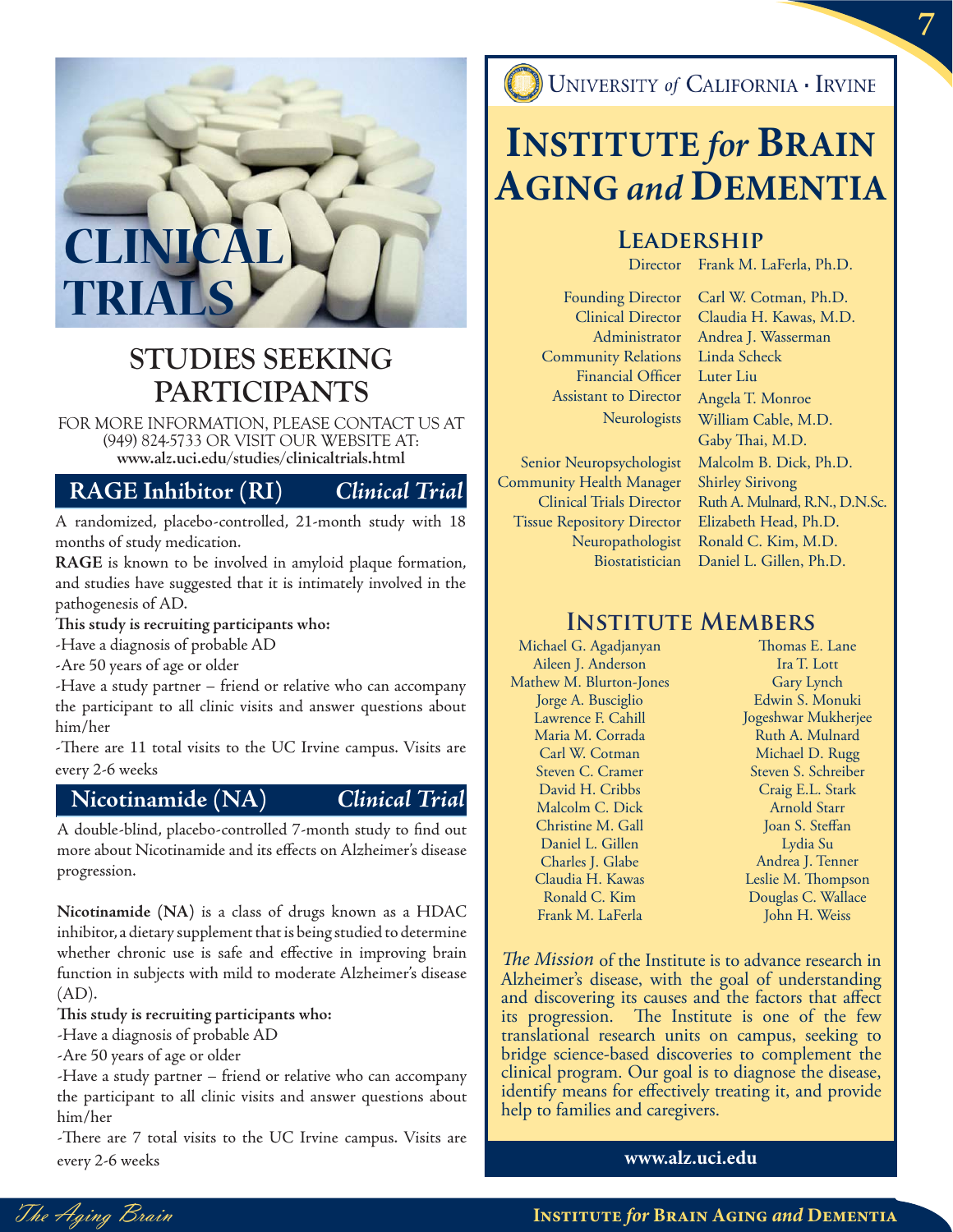

Caregiver Concerns

*We realize the strains and challenges that caregivers often experience, and hope to address some of questions or concerns that may arise . a*

**QUESTION: My father becomes very anxious and agitated when I Q** leave the room, making it difficult for me to shower or to attend to **any personal matters. Any advice or help? a**

**SUGGESTED TIP:** This is certainly a common problem for many families with an Alzheimer's patient. Some families have found that playing a DVD or tape of past family events (birthday parties, weddings, p etc.) can go a long way towards keeping a patient calm and buying the e caregiver enough time to shower or attend to other matters. c

### **2008 Annual Conference: Risk Factors and Commonalities with Other Age-Related Diseases**

The 2008 Regional Alzheimer's Disease Research Conference was held on October 23rd and 24th, hosted by the UCI Institute for Brain Aging and Dementia in partnership with the Alzheimer's Association - Orange County Chapter and the Alzheimer's Family Services Center. Aptly titled "Risk Factors and Commonalities with Other Age-Related Diseases", presentations focused on a spectrum of topics of great interest to the Alzheimer's disease community, families, care providers, and researchers.

Guest speakers from Columbia University, University of Virginia, UC Davis, UC San Francisco, UC Irvine,



and numerous other academic institutions graced our stage at the Irvine Hilton, and educated an eager audience of researchers, caregivers, and patients about the newest discoveries in Alzheimer's disease research.

Several speakers carefully explained how conditions like diabetes, cardiovascular health, and obesity play a role in the risk, onset, development, and progression of Alzheimer's disease. As we look closely at the complexity of these comorbid conditions, it is also helpful to look at how to optimize treatment and how side effects from such treatments can affect those with dementia. Highlights also included new and exciting therapies, like nicotinamide and its promising effects in clinical trials. Prevention and risk reduction through physical and mental activity were also discussed, stressing that there are natural and healthy measures that individuals should take in addition to pharmacological approaches. Updates on new imaging and innovative technologies developed for early



detection were also shared to demonstrate the value of diagnostic tools. Key concerns like the complications that can arise from hospitalization for individuals with dementia and practical tips for caregivers were extremely informational. In addition, audiences were given public policy updates about the steps that the state and federal governments need to take to advocate in the battle against Alzheimer's disease, and how we can help to make a difference.

With almost 400 people in attendance, the 2008

Alzheimer's Disease Research Conference proved to be a great success. Having visitors from all over California and even out of the country participate in our



conference was a great delight. We were able to share experiences and perspectives with an underlying purpose of creating unity and hope.

*Plans for 2009 are underway, to find out more, visit us online at www.alz.uci.edu for updates!*

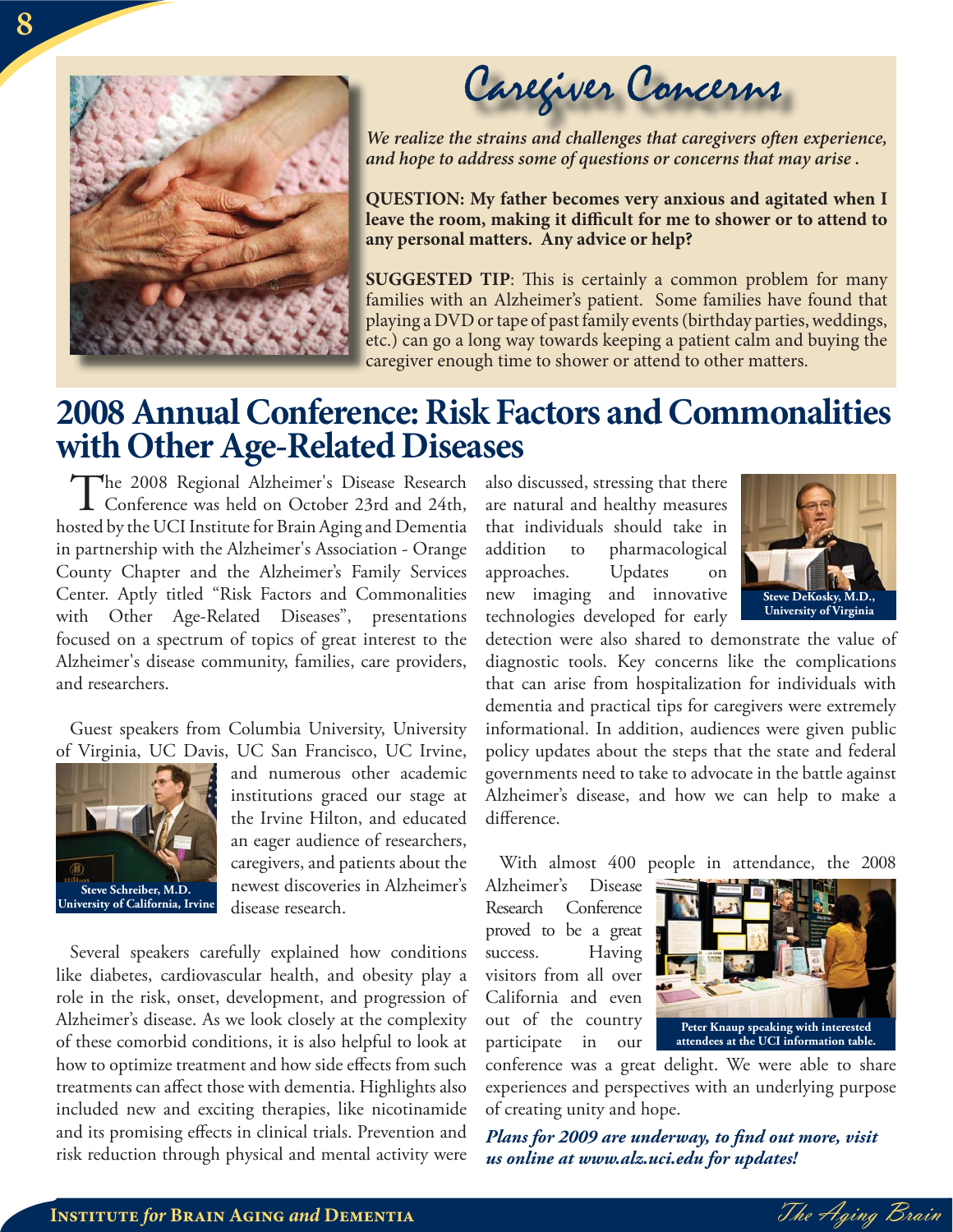

# **IN THE NEWS**

*New discoveries, achievements, and updates from the Institute for Brain Aging and Dementia*

#### **INTERNATIONAL CONFERENCE ON ALZHEIMER'S**

The 11th International Conference on Alzheimer's Disease (ICAD) was held in Chicago from July 26-31. This year's meeting was the largest ever as nearly 5,400 participants attended. Frank LaFerla gave the opening plenary lecture. One of the biggest news items to emerge from the conference pertains to the conference itself, as it was announced that ICAD will now become an annual event. The next conference will take place in Vienna, Austria in July 11-16 2009.

**LIFETIME ACHIEVEMENT AWARD** Carl W. Cotman, founding director of the Institute, was the 2008 Recipient of the Khalid Iqbal and Bengt Winblad Lifetime Achievement Award, which was presented at the 11th annual ICAD meeting conference held in Chicago. This prestigious award recognizes the distinguished work of Alzheimer's researchers.



Photo courtesy of UCI Communications

#### **THE 90+ STUDY**

New research found women over 90 are significantly more likely to have dementia



than men of the same age. In an analysis of 911 people aged 90 and older, 28% of men and 45% of women had dementia. The study also found that the likelihood of having dementia doubled every five years in women but not in men. The 90-plus age group is the fastest growing segment of the population. This study highlights how common this disorder is in the very elderly and warns about the upcoming public health challenge of caring for the increasing number

of very old people with dementia. The research appeared in the July 2 online issue of Neurology, the medical journal of the American Academy of Neurology and received significant media attention including a writeup in The New York Times.

#### **ARCS FELLOWSHIP**

Maya Koike, a 3rd year Ph.D. graduate student in the laboratory of Professor LaFerla

was the recipient of a prestigious national Achievement Rewards for College Scientists (ARCS) Foundation award. ARCS is a unique, non-profit, national volunteer organization of women dedicated to providing scholarships to academically outstanding United States citizens studying to complete their degrees in science, medicine and engineering, thereby contributing to the worldwide advancement of science and technology.



**VITAMIN B3 AND ALZHEIMER'S**<br>Institute scientists determined that an over-the-counter vitamin in high doses prevented memory loss in mice with Alzheimer's disease, and UC Irvine scientists



now are conducting a clinical trial to determine its effect in humans. This discovery received world wide attention. To listen to an interview on National Public Radio, visit www.npr.org/templates/story/story. php?storyId=96747179. See details for the human clinical trial on page 6.

### $Facts about$ *Alzheimer's Disease* **Did You Know?**

An estimated 5.2 million Americans of all ages have Alzheimer's disease in 2008. The Alzheimer's Association estimates that there are approximately 500,000 Americans under age 65 who have Alzheimer's or another dementia, and about 40 percent of them have Alzheimer's disease.

• One in eight persons age 65 and over (13%) has Alzheimer's disease.

• Every 71 seconds, someone in America develops Alzheimer's disease. By mid-century, someone will develop Alzheimer's every 33 seconds.

- One in six women and one in ten men who reach age 55 can expect to develop Alzheimer's in their remaining lifetime.
- More women will develop Alzheimer's because they live longer than men, on average.

• An increase in Alzheimer's research funding is critical in forestalling both the loss of life and the financial burden on the nation because today there are no survivors and there is no cure.

#### **DEATHS FROM ALZHEIMER'S DISEASE**

• Alzheimer's in the 7th leading cause of death in America.

- Alzheimer's is the 5th leading cause of death in people over 65 years old.
- From 2000 to 2005, the total number of deaths attributed to Alzheimer's disease has increased by 45%, while deaths from other chronic diseases in that same time frame has decreased.

#### **Now is the time to address this escalating epidemic.**

*Information provided by the 2008 Alzheimer's Disease Facts and Figures, published by the National Alzheimer's Association*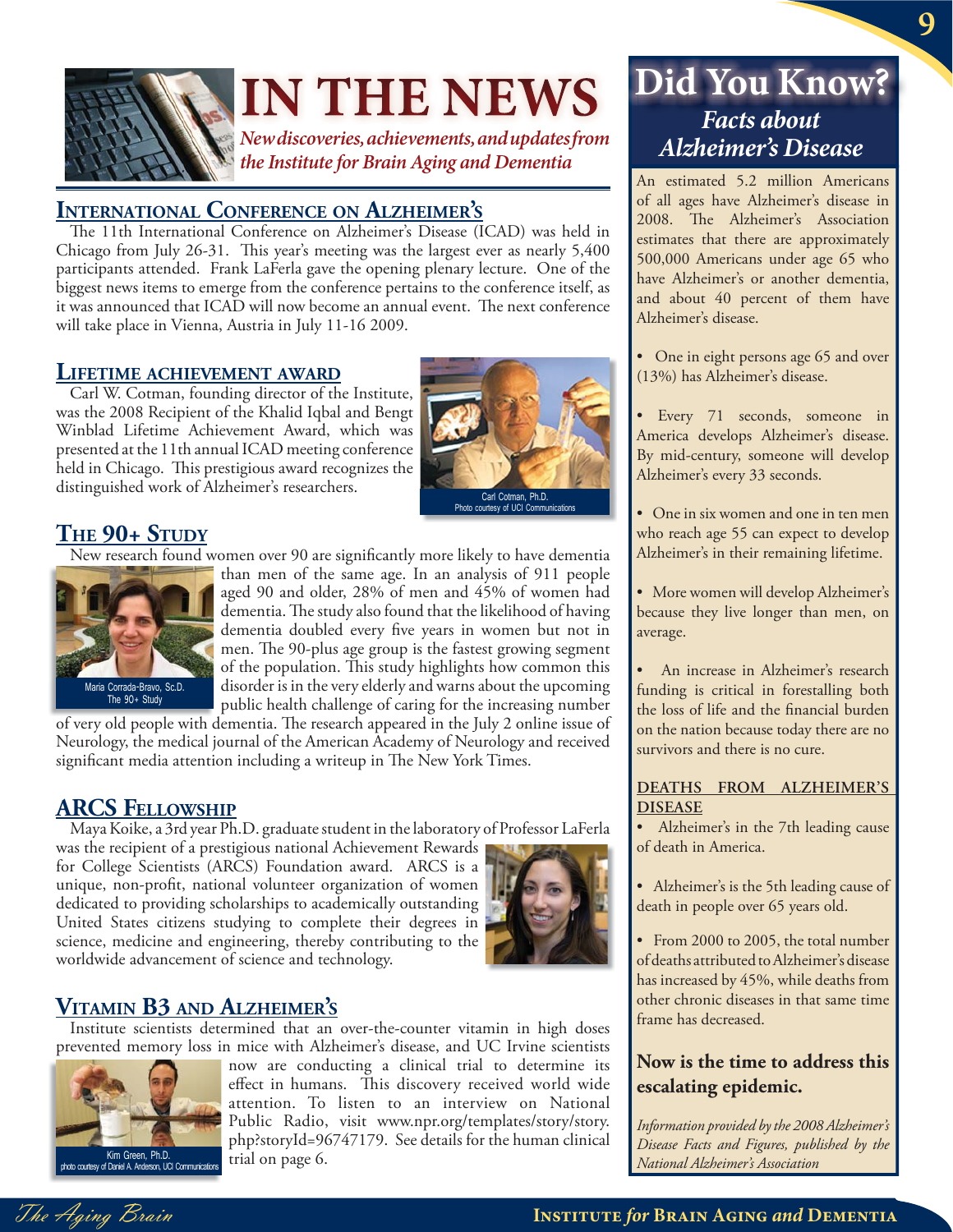### *How to Support the Institute*

As the Institute strives to develop<br>
new techniques to advance the understanding of Alzheimer's disease and related dementias, resources and financial support are often limited. Donations to the Institute allow clinical and basic science research activities to advance. In addition to direct gifts, memorial gifts and future gifts there is the Alliance Against Alzheimer's Disease.

The UCI Alliance Against Alzheimer's Disease is a circle of donors who give minimum annual gifts of \$1000+ to support research at the Institute for Brain Aging and Dementia. Alliance members enjoy a variety of benefits, including invitations to membersonly research receptions, updates and more.

To join this growing support group, call 949-824-3251 to speak with Linda Scheck, Director of Community Relations. Help us make Alzheimer's disease just a memory!

# *Institute Donors of Distinction Honoraria/Memorials*

**Anonymous Donors Richard J. Muth, The Muth Families Orco Block Fund National Philanthropic Trust, The Dr. Bernard and Jane von Bothmer Foundation:** *In Honor of Art Cowley and In* 

*Gratitude to the Clinical Trial Team In Honor of the Clinical Trial Team and Malcolm Dick*

#### **Josephine and Herbert Gleis Foundation Mr. and Mrs. Reg Jones Mrs. Dorothy M. Krysuik**

# Donations December 2007 - October 2008

**Obie T. and Dorothy M. Moore Endowment Fund Orange County Community Foundation Mr. and Mrs. Marvin A. Walker Mrs. Mary Ann Wishney**

#### *Institute Honor Roll*

**Anonymous Donors Bank of America Foundation Chevron Texaco Corporation Christine and Michael Byrd Community Foundation of the Jewish Federation Kurt Fischer Grafi xStop** Albert D. Griffin, Jr. **Roberta Johnson Mr. Michael Litschi Mr. and Mrs. Kenneth R. Livingston Orange County United Way Lindalee V. Napial Mr. and Mrs. Thomas Pegler Mr. and Mrs. Arthur L. Satin Mr. and Mrs. Steve J. Suryan YLCC Women's Golf Association**

*In Memory of W. Frank Anders* Marion Anders Thaddeus Anders Carl and Renee Petitto

#### *In Honor of the 100th Birthday of Don Bodenschatz*

Melvin C. and Shirley J. Langeland and Wally, Bobbie and Mary

*In Memory of Dorthy Bradley* Frank and Maggie Pappano

*In Honor of James R. Crawford* James and Candy Santo

*In Memory of David M. Dailey, Sr.* Joe and Alta Faye Underwood

*In Memory of Mr. and Mrs. Drewry* Marion Fay Rockwell

*In Memory of Edwin Horrigan* Lucille H. Boman

#### *In Memory of Charles Edward Jacobs*

Brent and Roberta Johnson Mr. and Mrs. Lawrence C. Messick Beth and Ronald Watson Eleanor and Ronald Watson Robert and Ida Zachary

#### *In Memory of Dr. Ben Kuchar*

A.J.N. Co. Inc. Mary C. Brown Debbie A. Carr Dora Carr John and Dorothy Flood Dolores H. McGrath Jewell C. Scallon Harry and Donna Schauwecker Carol Stent

*In Memory of Eleanor Frances Locke-Davey* Ginger Lee Hoiland

In Memory of Ruth Mann Blair Zeitenberg and Matthew Callahan

*In Honor of Maurice and Ellie Meyers on their 55th Anniversary* Mark and Janet Cohen

*In Honor of Mary Alice Michelsen on our 51st Anniversary* Claus Henry Michelsen

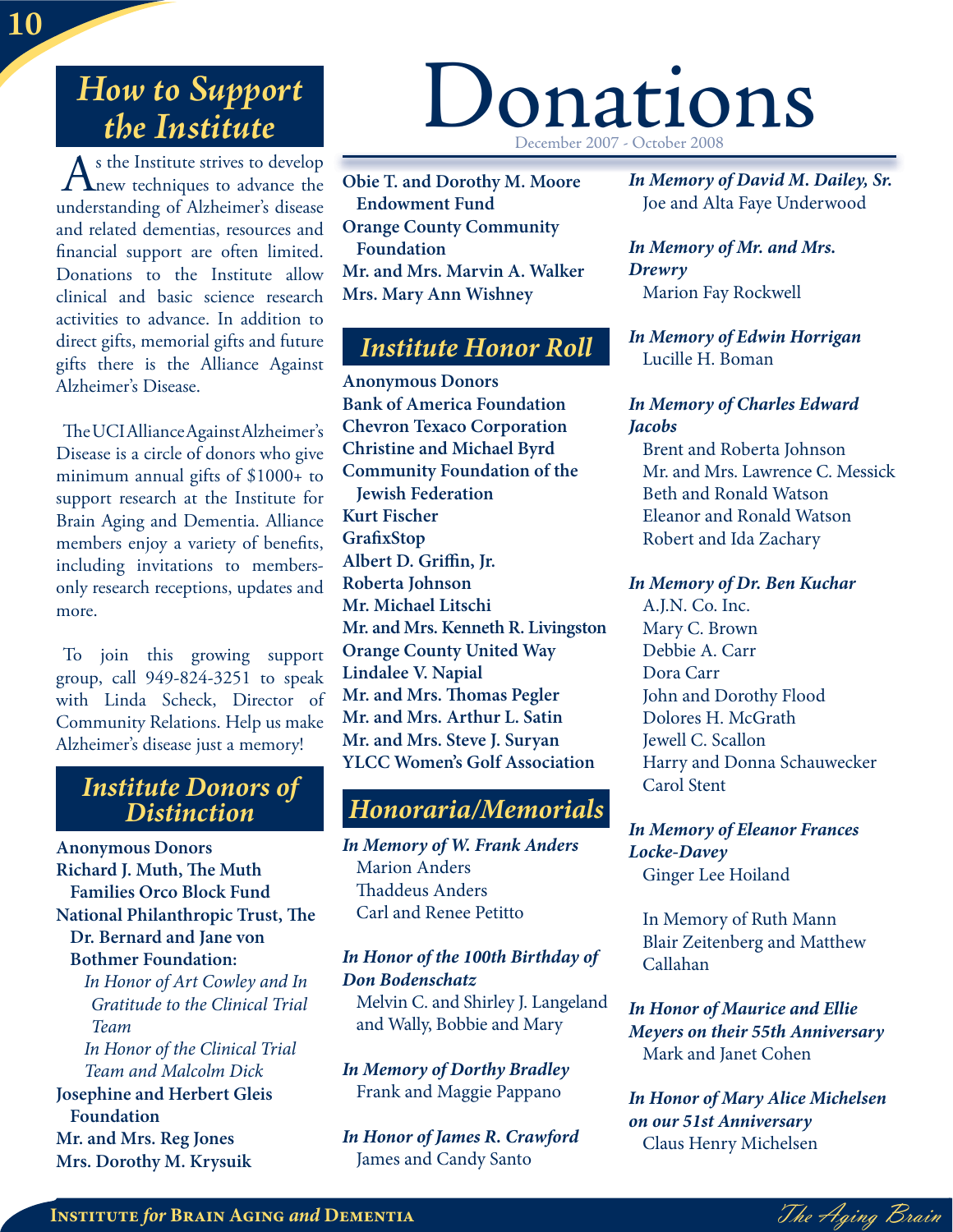*In Memory of Helen Patricia Miskulin* Mr. and Mrs. Ronald Weyersberg

*In Memory of James A. Polhamus* Y. Lorraine Polhamus

*In Memory of Shirley Props* Richard Lawhorn

*In Memory of Clara del Rosario-Viola* George H. Harris, Harris Realty Olivia N. Parungao

*In Memory of Norman L. Rosen* Ada Kleiss Gilbert

#### *In Memory of William (Bill) Speros*

James and Elaine Alexiou Dana and Bill Bartlett John and Linda Benner Jean E. Bernstein Joel and Paula Bruce The Dana Coleman Caruso Trust Stewart and Patricia Clark Lorraine Connolly James and Gail Daniels Jan Denton Toni and R.A. Dwyer Kathleen Ehlers Terry and Lynne Fruechting Stuart and Gretchen Gibson Barbara Harty Mr. and Mrs. Charles Keenan Jody L. Landerman and Marty Armstrong Karin and Sheldon Mayer Emiline and Marvin Ott Patricia E. Page Eunice and Sol Pearlman Pipeline Seal and Insulator, Inc. Ann and Robert Platt Carol Rasmussen and Leonard Hedman Charles and Marjorie Ringwalt Martha and H.H. Sarkissian Thomas and Clair Sharpless Karlene C. Von Szeliski Billy and Laura Turner Twin City Hose, Inc. Dwight and Mary Lee Williams

*In Memory of Louis Tarasi* Lori Cardoza-Starnes Dave Eaton Karen Geisen Mike Greer Christine Hood Maureen May Robert H. and Marilou Morris Deborah and David Musser Toni Trinchese

*In Honor of Andrea Wasserman* Mr. and Mrs. Bruce D. Hart

#### *In Memory of Genevieve "Genny" Wilson*

Ann C. Bemiss Don and Sara Cosby Marjorie K. Godecker Barbara A. Wilbert

# **Stamping out Alzheimer's disease!**

The United States Postal Service will issue a limited-edition stamp to help raise awareness about Alzheimer's disease. The somber



i m a g e featured on the stamp shows the g e n t l e hand of a caregiver

supporting an elderly woman, and is meant to commemorate the caregivers, and "to draw attention to the importance of caregivers in the lives of those who have the disease." The Alzheimer's stamp is part of the Postal Service's Awareness stamp series. Although no official release date has been confirmed, the Alzheimer's stamp will be available for purchase in 2008.

### How to Contribute

**Help make a**  difference...



1.)Checks should be made payable to UCI FOUNDATION and in the Memo section, please write: I.B.A.D.

2.) If the donation is being made in memory/honor of someone, please include a note with information as to where the acknowledgements should be sent.

3.) Please mail all donations to: *UCI Institute for Brain Aging and Dementia Attn: Linda Scheck 1113 Gillespie Neuroscience Research Facility Irvine, CA 92697-4540*

There are many ways to support the clinical and basic science research activities at the UCI Institute for Brain Aging and Dementia. If you would like to receive more information on giving, please contact Linda Scheck at (949) 824-3251 or log on to: www.alz.uci.edu/donate.html